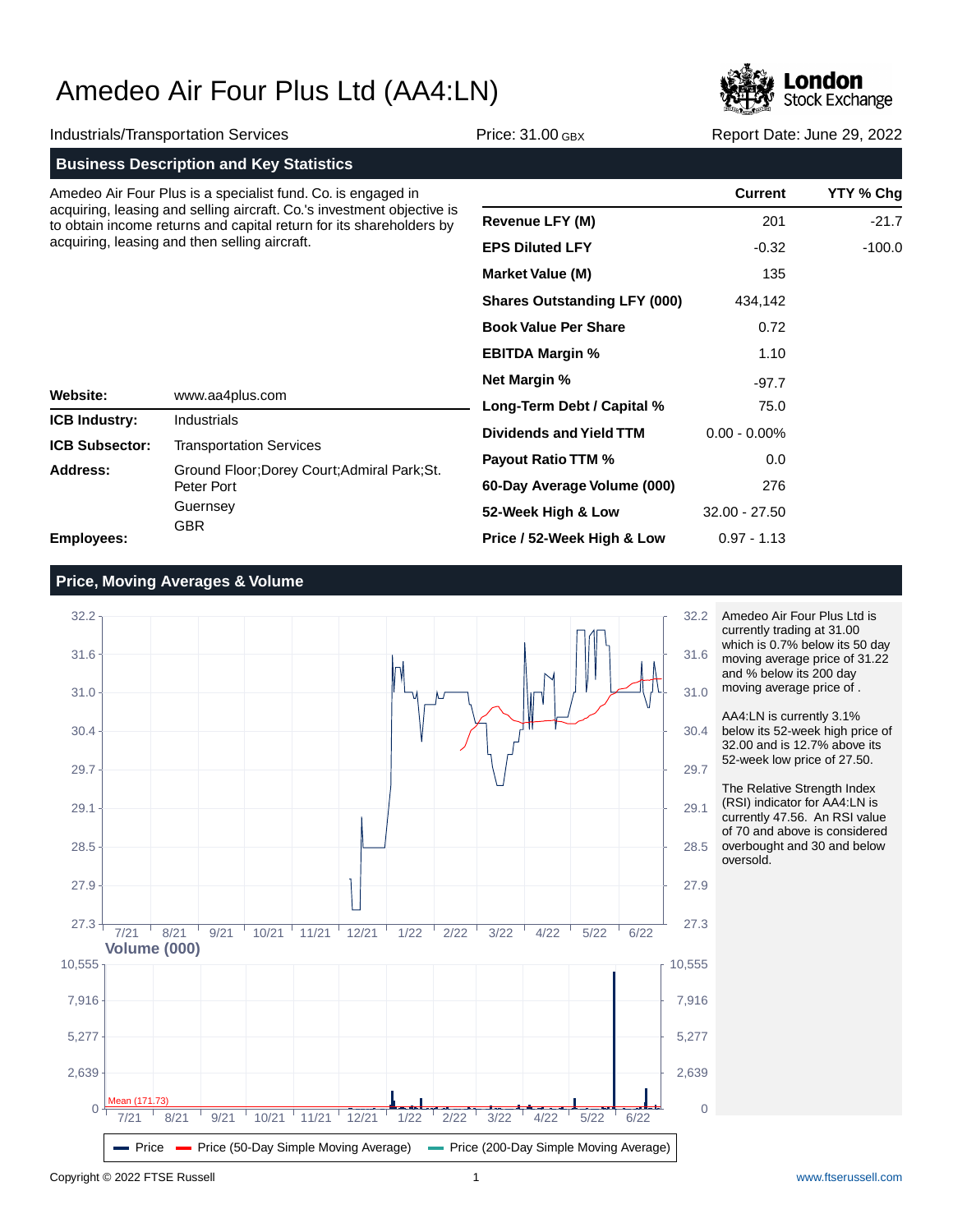

### Industrials/Transportation Services **Network: Service: 31.00 GBX** Report Date: June 29, 2022

**Price Performance, Technical Indicators & Risk Metrics**

| <b>Price Performance</b> | % Change | <b>Difference</b><br><b>vs FTSE 350</b> | <b>Technical Indicators</b>          |       |
|--------------------------|----------|-----------------------------------------|--------------------------------------|-------|
| 1-Day $%$                | 0.00     | 0.37                                    | 50-Day Average Price                 | 31.22 |
| 1-Week %                 | 0.00     | $-2.79$                                 | Price / 50-Day Average               | 0.99  |
| 4-Week %                 | 0.00     | 4.34                                    | 200-Day Average Price                |       |
| 52-Week %                |          |                                         | Price / 200-Day Average              |       |
| Quarter-to-Date %        | 1.97     | 5.84                                    | <b>RSI - Relative Strength Index</b> | 47.56 |
| Year-to-Date %           | 8.77     | 12.90                                   | <b>Risk Metrics</b>                  |       |
| Last Month %             | 1.31     | 0.82                                    | <b>Price Volatility</b>              | 0.18  |
| <b>Last Quarter %</b>    | 6.67     | 6.94                                    | <b>Sharpe Ratio</b>                  |       |
| Last Calendar Year %     |          |                                         | <b>Sortino Ratio</b>                 |       |

## **5-Year Price Performance vs. FTSE 350**



**FTSE 350 Index Current: 0.99 CAGR: -0.1%**

Over the past five years, Amedeo Air Four Plus Ltd's stock price is up 12.7% which is 13.2% above the FTSE 350 Index performance of -0.5% over the same period. Amedeo Air Four Plus Ltd's cumulative annualized growth rate (CAGR) over the five year period has been 24.3% while that of the FTSE 350 Index has been -0.1%.

Over the past year, Amedeo Air Four Plus Ltd's stock price performance of % has outperformed that of the FTSE 350 Index by %. On a year-todate basis, Amedeo Air Four Plus Ltd's stock price performance of 8.8% has outperformed the FTSE 350 Index by 12.9%.

Over the past week, Amedeo Air Four Plus Ltd's stock price performance of 0.0% has underperformed that of the FTSE 350 Index by 2.8%.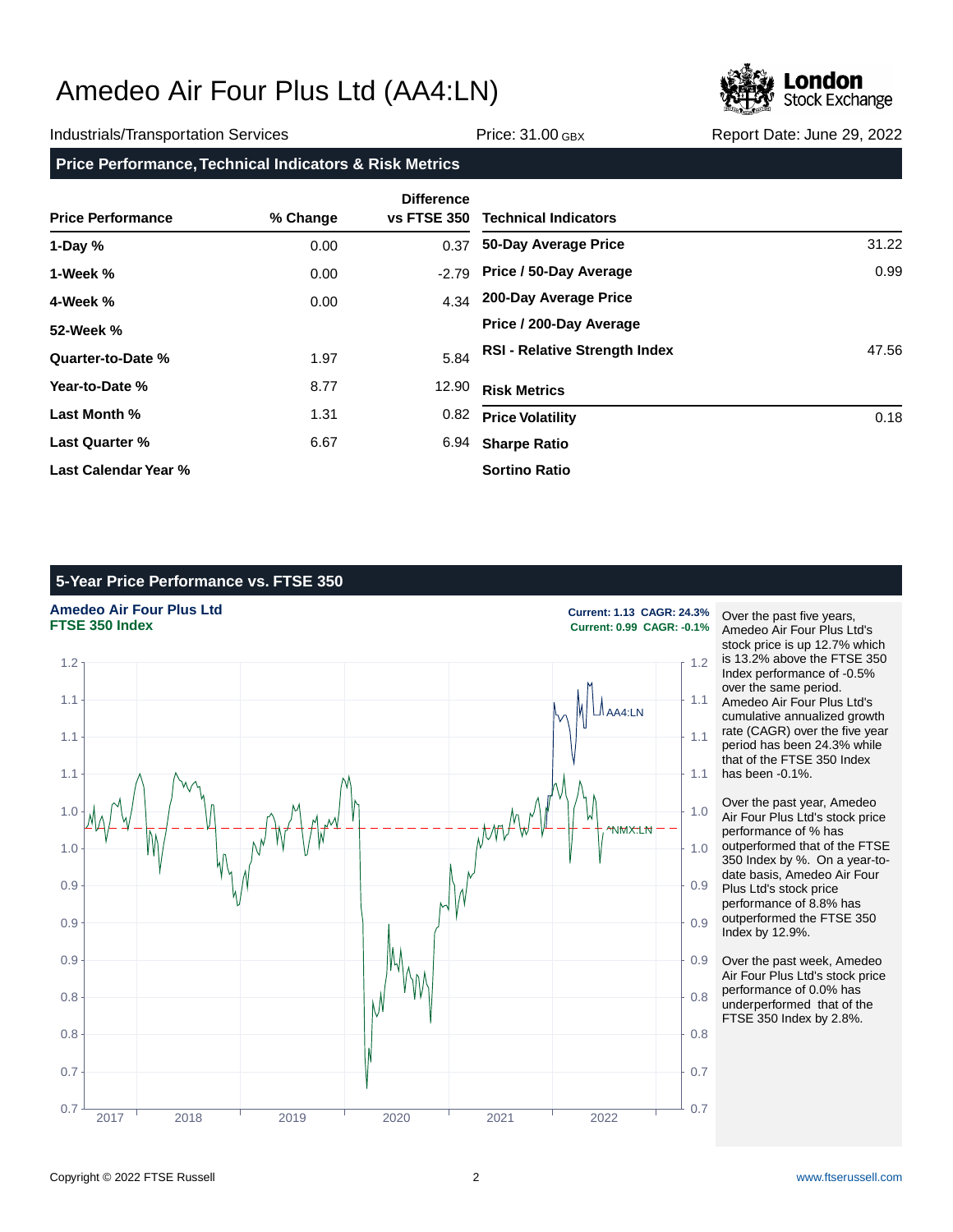

Industrials/Transportation Services **Network: Service: 31.00 GBX** Report Date: June 29, 2022

**Growth and Profitability Metrics**

| <b>Historical Growth</b> | 3-Year   | 5-Year  | 10-Year | Profitability              | <b>Current</b> | 5-Year<br>Average | 10-Year<br>Average |
|--------------------------|----------|---------|---------|----------------------------|----------------|-------------------|--------------------|
| <b>Revenues %</b>        | $-2.8$   | 28.3    |         | Gross Margin %             |                |                   |                    |
| Revenues Per Share %     | $-15.9$  | 4.7     |         | <b>EBITDA Margin %</b>     | 1.1            | 79.6              |                    |
| <b>EBITDA %</b>          | $-78.4$  | $-47.8$ |         | <b>Pre-Tax Margin %</b>    | $-85.4$        | 9.0               |                    |
| <b>EPS Diluted %</b>     | $-100.0$ | $-24.6$ |         | <b>Net Margin %</b>        | $-97.7$        | $-1.4$            |                    |
| Free Cash Flow %         | 999.9    |         |         | <b>Return on Equity %</b>  | $-35.1$        | 3.5               |                    |
| Cash from Operations %   | $-17.3$  | 21.6    |         | <b>Return on Capital %</b> | $-12.1$        | $-0.1$            |                    |
| Book Value %             | $-13.1$  | $-3.7$  |         | Return on Assets %         | $-10.7$        | 0.0               |                    |



 $-39.2$   $-39.2$   $-39.2$   $-39.2$   $-39.2$ 

2017 2018 2019 2020 2021 2022

 $-9.0$   $-9.0$ 

Amedeo Air Four Plus Ltd's cumulative annualized revenue growth rate over the charted period is -2.8%. This compares to cumulatative annualized growth of -2.8% over the past 3 years.

Amedeo Air Four Plus Ltd's cumulative annualized EPS growth rate over the charted period is -0.1%. This compares to cumulatative annualized growth of -100.0% over the past 3 years.

Amedeo Air Four Plus Ltd's net profit margin of -97.7% is 96.4% below the period's mean net margin of -1.3%. During the charted period, the observed net profit margin high and low were 70.5% and -97.7% respectively.

Amedeo Air Four Plus Ltd's return on equity of -35.1% is 39.0% below the period's mean return on equity of 3.9%. During the charted period, the observed ROE high and low were 47.4% and -35.1% respectively.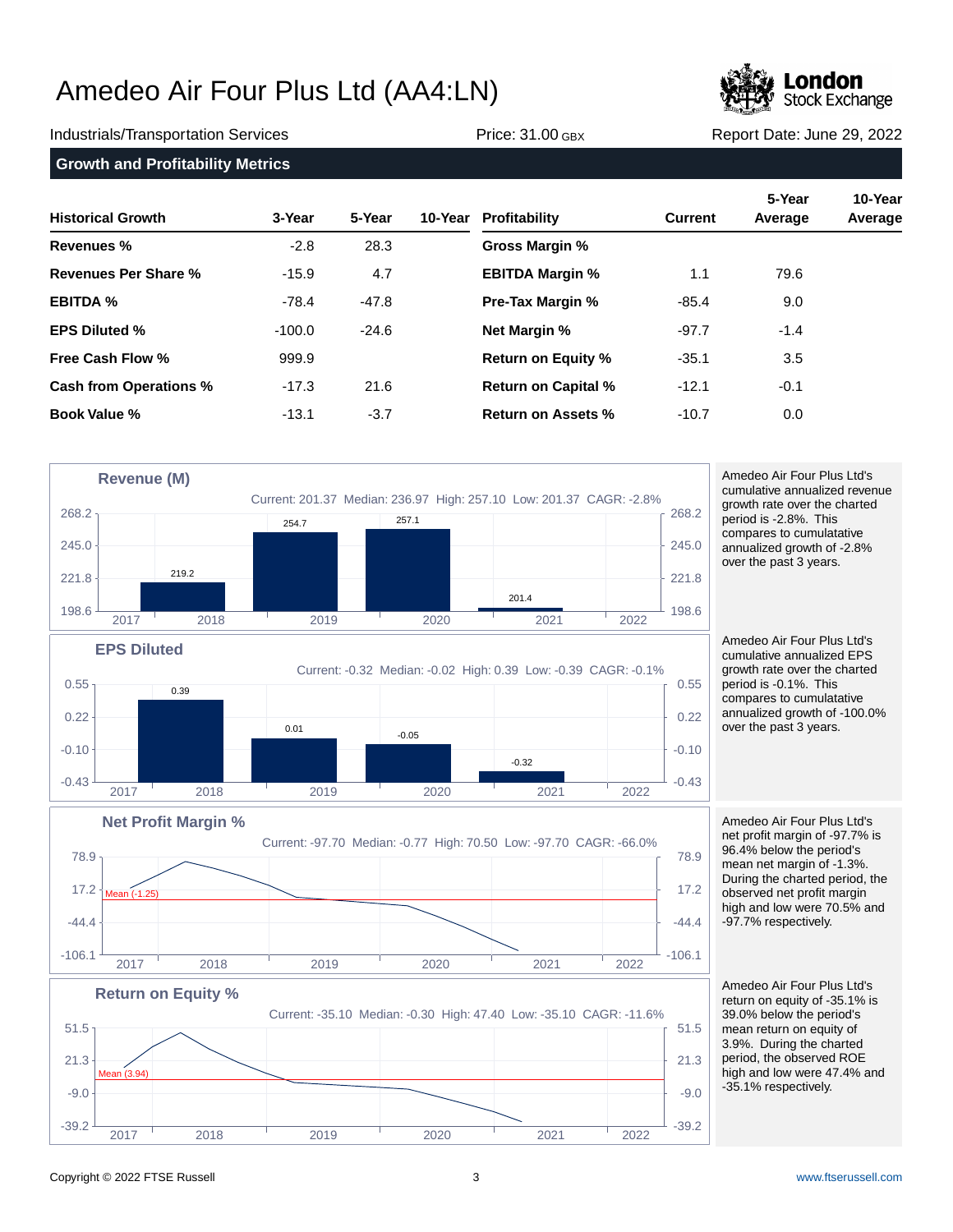

Industrials/Transportation Services Price: 31.00 GBX Report Date: June 29, 2022 **Valuation Metrics 5-Year 10-Year Current Median Median Price / EPS TTM Price / Sales Price / Operating Cash Flow Price / Book Value 5-Year 10-Year Current Median Median Earnings Yield % Free Cash Flow Yield % Dividend Yield % Enterprise Value / EBITDA** 99.9 0.9 99.9 0.4 100.00 0.00 50.0



Amedeo Air Four Plus Ltd is trading at 99.90 times its EPS generated during the latest fiscal year. This multiple is equal to the historically observed median of 99.90, while high and low observations have been 99.90 and 99.90.

Amedeo Air Four Plus Ltd is trading at a Price to Sales ratio of 0.94 based on sales generated during the latest fiscal year. This ratio is equal to the historically observed Price/Sales ratio of 0.94, while high and low observations have been 0.97 and 0.84.

Amedeo Air Four Plus Ltd is trading at a Price to Book ratio of 0.43 based on book value at the latest fiscal year end. This ratio is equal to the historically observed Price/Book Value ratio of 0.43, while high and low observations have been 0.45 and 0.38.

Amedeo Air Four Plus Ltd has a Free Cash Flow Yield of 100.00% based on free cash flow generated during the latest fiscal year. This value is equal to the historically observed Free Cash Flow Yield of 100.00%, while high and low observations have been 100.00 and 100.00.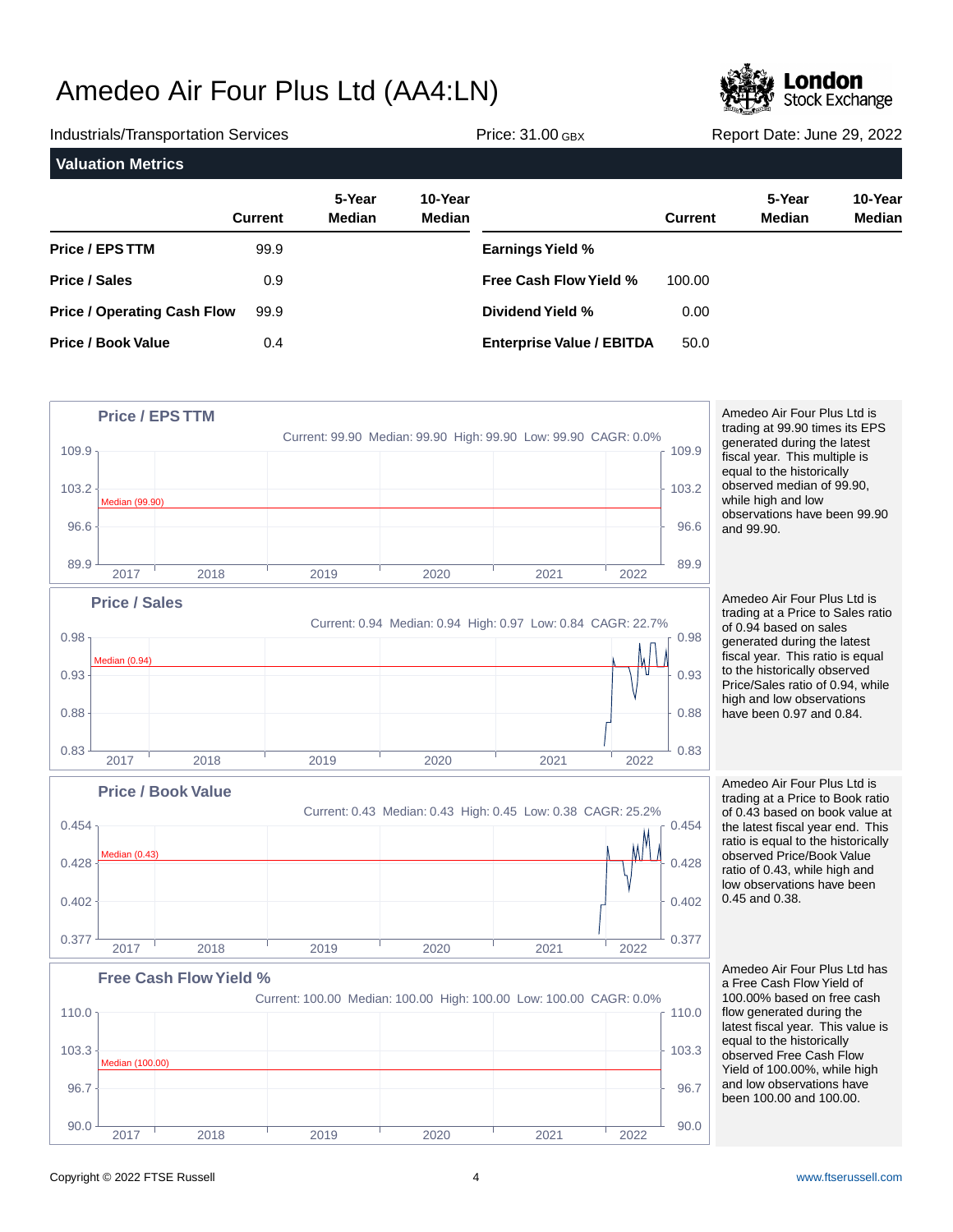

### Industrials/Transportation Services Price: 31.00 GBX Report Date: June 29, 2022

### **ICB Subsector Peer Comparisons**



-110.2 -57.2  $-110.2$ -57.2 John Menzies PLC (United Kingdom) Doric Nimrod Air Three Ltd **Amedeo Air Four Plus Ltd** Ocean Wilsons Holdings Ltd Wincanton Plc Peer Group Average Braemar Shipping Services PLC Global Ports Holdings PLC Novorossiysk Commercial Sea Port PJSC Mercantile Ports & Logistics Ltd Esken Ltd Global Ports Investments PLC



-4.1

48.9

101.9

 $-4.1$ 

48.9

18.6  $\overline{88}$ 1.9  $-5.6$ -6.0 -6.8 -10.7  $-11.2$ -33.3 -36.3 -83.0

101.9

92.3

**Amedeo Air Four Plus Ltd** Novorossiysk Commercial Sea Port PJSC John Menzies PLC (United Kingdom) Mercantile Ports & Logistics Ltd Doric Nimrod Air Three Ltd Global Ports Holdings PLC Esken Ltd Peer Group Average Braemar Shipping Services PLC - 18.8 Ocean Wilsons Holdings Ltd Wincanton Plc -

-270.5 62.2 395.0 727.7 1,060.4



## **Price Change Year to Date % Price Change Last Calendar Year %**



## **Price / EPS TTM Price / Book Value**



## **EPS 5-Year Growth Rate % Revenue 5-Year Growth Rate %**



134.4 441.5 748.6 1,055.7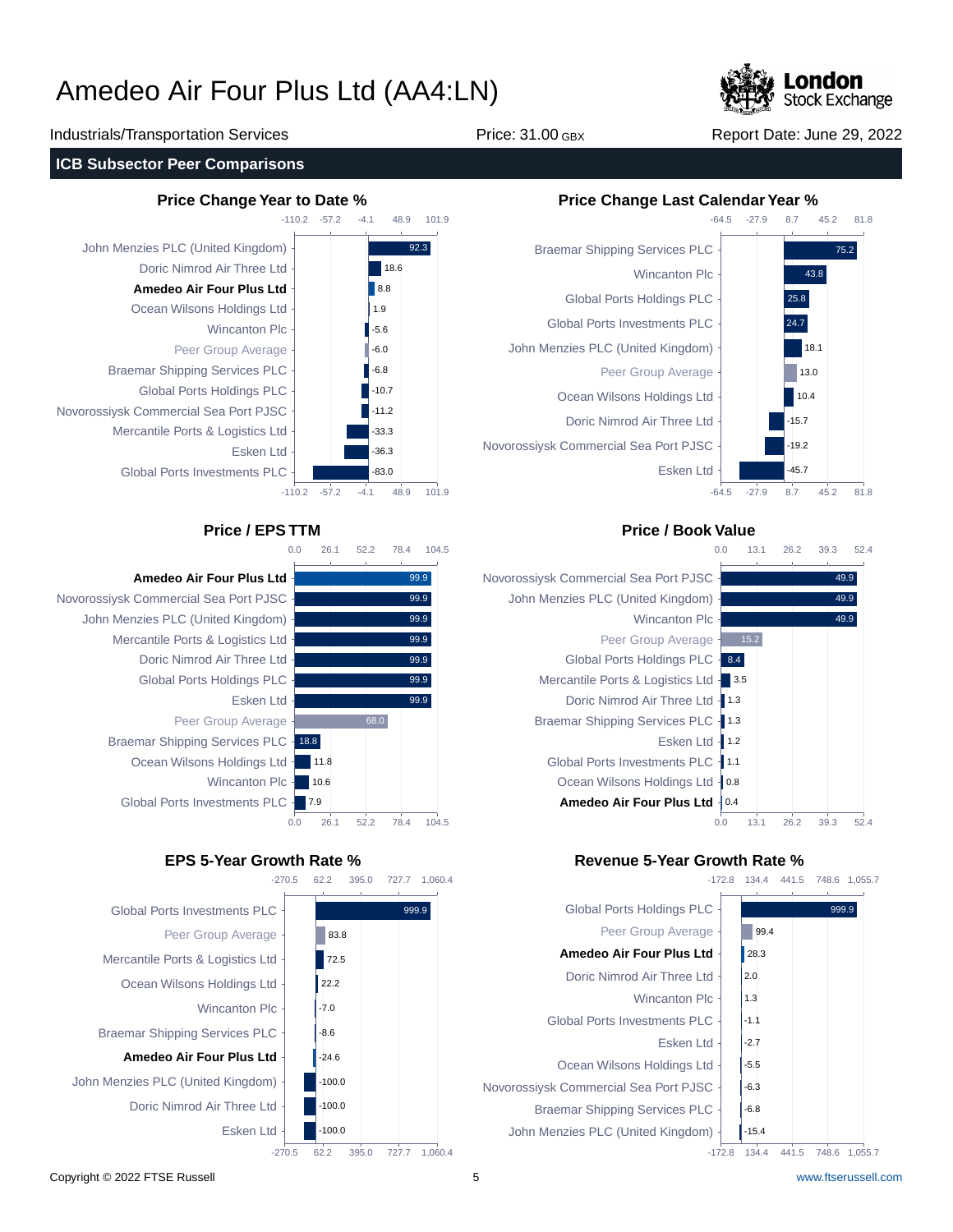

### Industrials/Transportation Services Price: 31.00 GBX Report Date: June 29, 2022

### **Abbreviations:**

| <b>CAGR</b>   | - Cumulative annual growth rate.                                |
|---------------|-----------------------------------------------------------------|
| <b>EBIT</b>   | - Earnings before interest and taxes.                           |
| <b>EBITDA</b> | - Earnings before interest, taxes, depreciation & amortization. |
| <b>LFY</b>    | - Last fiscal year                                              |
| М             | - Million                                                       |
| <b>LON</b>    | - London Stock Exchange                                         |
|               |                                                                 |

### **Definitions:**

**Market Value** - Weekly Price times latest Shares Outstanding times any applicable ADR factor.

**Revenue** - Sum of the last four quarters of Revenues.

**Revenue Per Share** - Sum of the last four quarters of Total Revenue divided by Weighted Average Shares Outstanding.

**Operating EPS LFY** - EPS excluding non-recurring, non-operating items, fiscal year aligned TTM value.

60-Day Average Volume (000) - The average of the last 60 daily volume values in thousands of shares.

**Price 52-Week High** - The high closing price from the last 52 weeks of daily closing prices.

**Price 52-Week Low** - The low closing price from the last 52 weeks of daily closing prices.

**Price / 52-Week High** - Latest price divided by the high price from the past 52 weeks of daily closing prices.

**Price / 52-Week Low** - Latest price divided by the low price from the past 52 weeks of daily closing prices.

**50-Day Average Price** - Mean of last 50 daily closing prices.

**200-Day Average Price** - Mean of last 200 daily closing prices.

Price / 50-Day Average Price - Latest closing price divided by mean of last 50 daily closing prices, as a percentage.

**Price / 200-Day Average Price** - Latest closing price divided by mean of last 200 daily closing prices, as a percentage.

Relative Strength Index - Relative Strength Index or RSI measures the magnitude of gains over a given time period against the magnitude of losses over that period. The equation is RSI = 100 - 100 / (1 + RS) where RS = (total gains / n) / (total losses / n) and n = number of RSI periods. In this item, 14 days is used and one year of daily prices are considered. A value of 30 or below may imply oversold and 70 or above may imply overbought.

**Price Volatility** - The standard deviation of the last 20 days of daily closing prices.

Sharpe Ratio - The 5 year average of the excess monthly return over the risk - free rate(1 - month T - bill) over the 5 year standard deviation of the same series.

**Sortino Ratio** - The same calculation as the Sharpe Ratio but with positive excess returns set to zero for the standard deviation denominator, so only negative volatility weighs in.

**Dividends Per Share TTM** - Sum of the last four quarters of Dividends Per Share.

Payout Ratio - Dividends Per Share TTM divided by Operating EPS TTM.

**Dividend Yield TTM %** - Sum of the last four quarter of Dividends Per Share divided by Weekly Price.

**EBITDA** - Sum of the last four quarters of EBITDA (Operating Income + Depreciation & Amortization).

**Free Cash Flow** - Sum of the last four quarters Net Cash from Operations minus Capital Expenditures (Purchase of Property, Plant & Equipment), from the Cash Flow Statement.

**Book Value Per Share** - Total Common Equity last quarter divided by Shares Outstanding last quarter.

**Gross Margin %** - Sum of the last four quarters Gross Profit divided by the sum of the last four quarters Revenues.

**EBITDA Margin %** - Sum of the last four quarters EBITDA divided by the sum of the last four quarters Revenues.

**Pre-Tax Margin %** - Sum of the last four quarters of Earnings Before Taxes divided by sum of the last four quarters Revenues.

**Net Profit Margin %** - Sum of the last four quarters of Operating EPS divided by sum of the last four quarters Revenues Per Share.

**Return on Equity %** - Sum of the last four quarters of Operating EPS divided by the average of the last four quarters Book Value.

**Return on Capital %** - Sum of the last four quarters of Operating EPS divided by the average of the last four quarters Total Capital Per Share.

**Return on Assets %** - Sum of the last four quarters of Operating EPS divided by the average of the last four quarters Total Assets Per Share.

**Price / EPS TTM** - Weekly Price divided by the sum of the last four quarters of Operating EPS (capped at 99.9).

**Price / Sales** - Weekly Price divided by Revenues Per Share TTM.

**Price / Book Value** - Weekly Price divided by Book Value Per Share last quarter. Book Value Per Share is Total Common Equity last quarter divided by Shares Outstanding last quarter (capped at 49.9).

**Free Cash Flow Yield %** - Free Cash Flow Per Share TTM divided by Weekly Price.

Enterprise Value - Market Value plus Total Debt last year plus Preferred Equity last year minus Cash & Cash Equivalents last year.

**Enterprise Value / Sales** - Enterprise Value divided by the sum of the last four quarters of Revenue.

**Enterprise Value / EBITDA** - Enterprise Value divided by EBITDA TTM.

**Enterprise Value / EBIT** - Enterprise Value divided by trailing four quarters of Operating Income.

Enterprise Value / Free Cash Flow- Enterprise Value divided by the sum of the last four quarters of Free Cash Flow.

**Russell 1000 Index** - The largest 1,000 stocks by market cap, the index comprehensively covers the US large cap universe.

EPS 5-Year Growth Rate % is capped at 999.9%.

Revenue 5-Year Growth Rate % is capped at 999.9%.